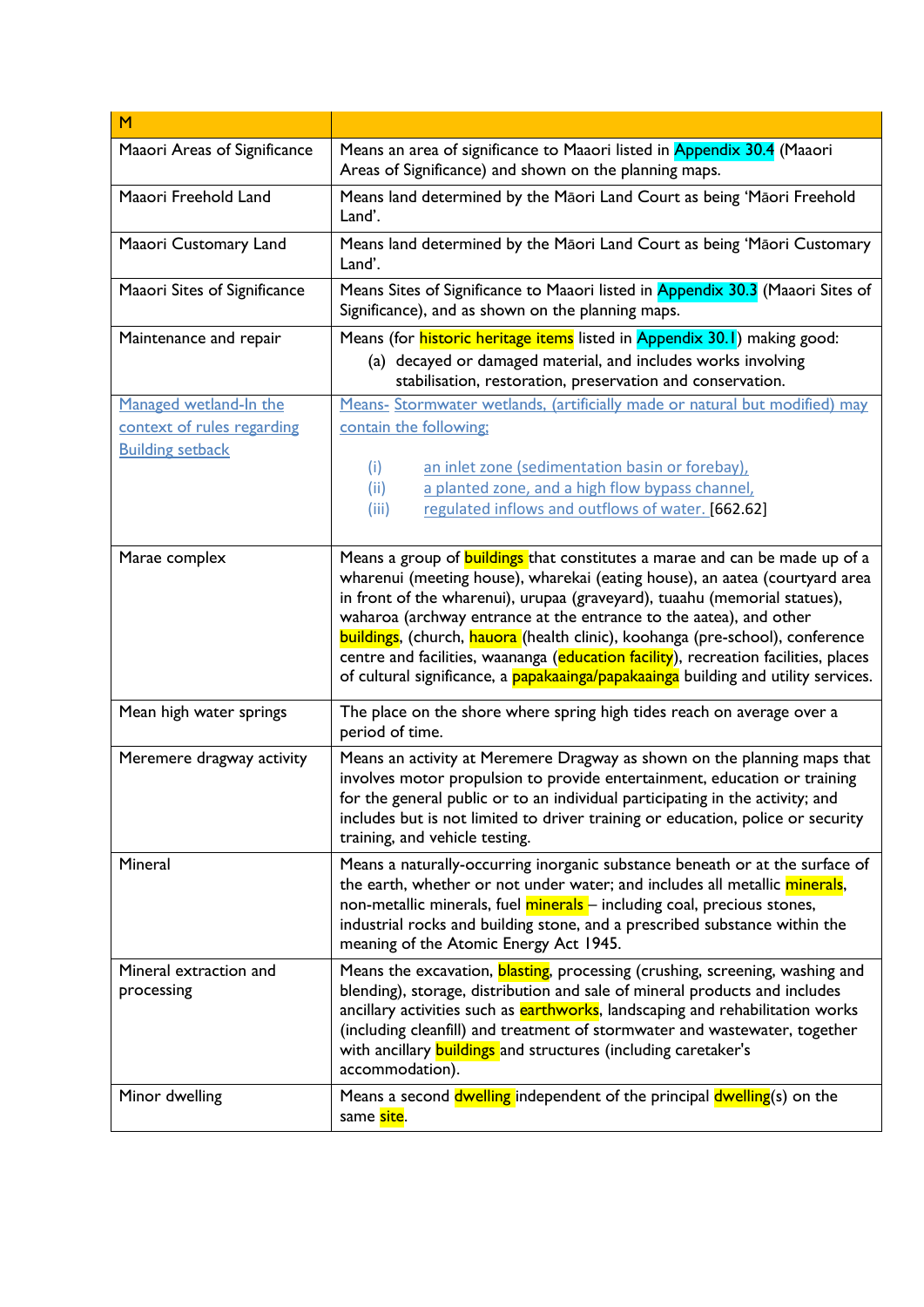| Minor infrastructure<br>structure             | Means any above-ground box-like structure or enclosure associated with<br>infrastructure or that receives or transmits to or from any part of an<br>infrastructure network, which includes:<br>(a) electricity junction pillars;<br>(b) transformers;<br>(c) switchgear;<br>(d) gas infrastructure;<br>(e) telecommunications plinths and pillars;<br>(f) water infrastructure;<br>(g) cabinetry for stormwater/wastewater networks;<br>(h) electricity storage, and generators (less than $10m^2$ in area and 2.5m<br>in height); and<br>link pillars.<br>(i)                                                                                                                                                                                                                                                                                                                                                                                                                                                                                                                                                                                                                                                                                                           |
|-----------------------------------------------|--------------------------------------------------------------------------------------------------------------------------------------------------------------------------------------------------------------------------------------------------------------------------------------------------------------------------------------------------------------------------------------------------------------------------------------------------------------------------------------------------------------------------------------------------------------------------------------------------------------------------------------------------------------------------------------------------------------------------------------------------------------------------------------------------------------------------------------------------------------------------------------------------------------------------------------------------------------------------------------------------------------------------------------------------------------------------------------------------------------------------------------------------------------------------------------------------------------------------------------------------------------------------|
| Minor upgrading of existing<br>infrastructure | Means an increase in the capacity, efficiency or security of existing<br>infrastructure where this utilises existing structures and networks and/or<br>structures and networks of a similar scale and character.                                                                                                                                                                                                                                                                                                                                                                                                                                                                                                                                                                                                                                                                                                                                                                                                                                                                                                                                                                                                                                                         |
| Motor sport and recreation<br>events          | Means, within the Hampton Downs Motor Sport and Recreation Zone, any<br>day on which an activity occurs that is not a day-to-day activity. Motor sport<br>and recreation events are classified into the following categories:                                                                                                                                                                                                                                                                                                                                                                                                                                                                                                                                                                                                                                                                                                                                                                                                                                                                                                                                                                                                                                            |
|                                               | Minor Event: <700 arrival vehicles per hour (vph) and <2,000 total vehicles<br>Medium Event: $701 - 1,300$ arrival vph or $2,100 - 3,500$ total vehicles                                                                                                                                                                                                                                                                                                                                                                                                                                                                                                                                                                                                                                                                                                                                                                                                                                                                                                                                                                                                                                                                                                                 |
|                                               | Major Event: 1,301 - 2,500 arrival vph or 5,001 total vehicles                                                                                                                                                                                                                                                                                                                                                                                                                                                                                                                                                                                                                                                                                                                                                                                                                                                                                                                                                                                                                                                                                                                                                                                                           |
|                                               | Extreme Event: $1801 - 2500$ arrival vph or $5,001 - 8,000$ total vehicles                                                                                                                                                                                                                                                                                                                                                                                                                                                                                                                                                                                                                                                                                                                                                                                                                                                                                                                                                                                                                                                                                                                                                                                               |
|                                               | Where an event falls into two of the above categories due to different<br>arrival vph and total vehicles measurements, it will be classified as the larger<br>of the two categories.                                                                                                                                                                                                                                                                                                                                                                                                                                                                                                                                                                                                                                                                                                                                                                                                                                                                                                                                                                                                                                                                                     |
| Motor sport and recreation<br>facilities      | Means any <b>buildings</b> or structures in the Motor Sport and Recreation Zone<br>that support the development and operation of the Hampton Downs<br>Motorsport Park and are associated with motor sport and recreation<br>activities and include:<br>(a) race tracks, race pads and associated pit garages and support<br>facilities;<br>(b) race control, safety, emergency and media facilities;<br>(c) corporate boxes and hospitality facilities;<br>(d) restaurants, cafés, food and beverage and merchandising retail areas,<br>administration <b>buildings</b> and facilities;<br>(e) general ticketing, toilet and ablution facilities;<br>(f) industrial units, vehicle workshops and storage sheds;<br>(g) corporate showrooms and expo areas, including areas for the<br>display of racing-related memorabilia;<br>(h) residential accommodation and swimming pool and tennis court<br>facilities;<br>(i) a convention centre;<br>(j) travellers' accommodation, including a camping ground and hotel<br>accommodation;<br>(k) parking and helipad facilities;<br>(I) driver training school inclusive of a skid pad;<br>(m) spectator facilities including pedestrian access ways, tunnels,<br>overbridges, spectator viewing platforms and seating areas; |